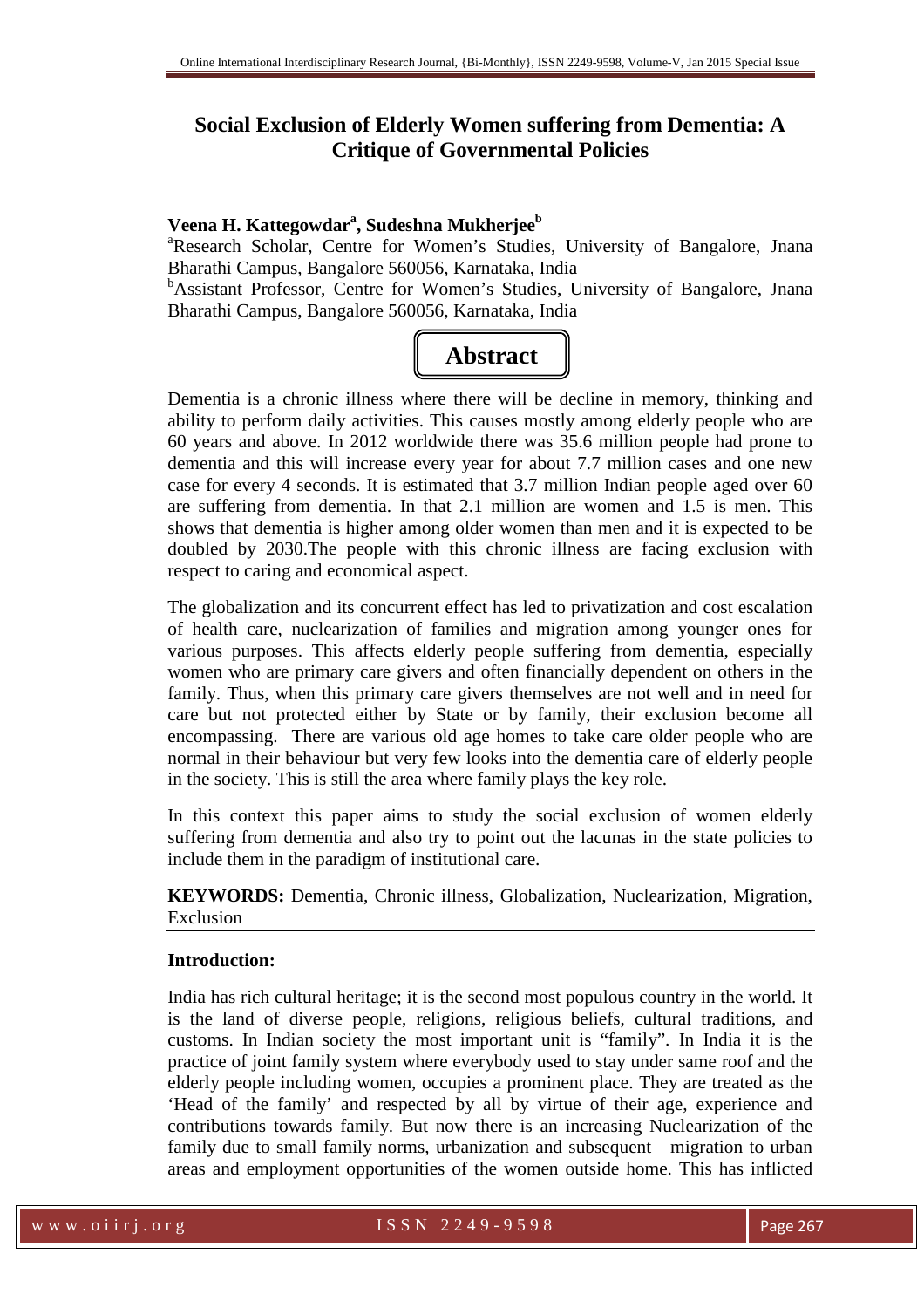profound change in the geriatric care within the family system and transformed "elderly" from the most respected to most neglected, vulnerable and as liability. Women elderly suffered even badly because of their differential social status, economic dependence and unequal share in the property.

The Demography of Aging is alarming in India. 2001 census shows that India ranks second in its elderly population with 72 million (A.K.Ravishankar). The total population of elderly women in India is 3.88 corers. This is due to increase in the Life expectancy, literacy and improvement in the medical facilities available in India. During the old age the elderly people are prone to various illnesses including Alzheimer's, Schizophrenic, and Dementia etc which led to decline in their physical and mental capacity. Where this give rise to the exclusion of elderly people from the care and support, because the people who suffers from dementia needs a full time care. But due to the survival aspect both men and women should work to meet their needs of the family. Thus there is decline in the care taking and support from the family. This shows exclusion of the elderly people with special need is excluded.

The elderly women are those who are aged 60 and above are considered to be old, and the people who are prone to these illnesses are in need of special care. These elderly women are socially excluded from their health care and social support from their families and even the governmental initiatives respectively.

### **What is Dementia?**

Dementia is a syndrome caused by disease of the brain, usually of a chronic or progressive nature, in which there is disturbance of multiple higher cortical functions, including memory, thinking, and orientation, and comprehension, calculation, learning capacity, language and judgement. Consciousness is not clouded. Dementia mainly affects older people 2% of cases start before the age of 65 years. After this the prevalence doubles with every five-year increment in age. Dementia is one of the major causes of disability in later life (Neurological disorders: public health challenges pp.42). This shows that the life of the elderly women which is already vulnerable and turning it into worse. Since women are not financially independent from earlier to till they are aged, they are dependent on others for their living. Thus elderly women suffering from dementia are trebly vulnerable by virtue of their gender, age and the disease, since women are the primary care givers in any society when they themselves are in need of intense care, it become problematic. Thus this shows the social exclusion of elderly women who are prone to chronic illness is in need of special care.

| State/UT             | <b>Total Population</b> | $% > 60$ Years | <b>Estimated People</b> |
|----------------------|-------------------------|----------------|-------------------------|
|                      |                         |                | with Dementia           |
| Jammu & Kashmir      | 10143700                | 6.7            | 12913                   |
| Himachal Pradesh     | 6077900                 | 9              | 10393                   |
| Punjab               | 24358999                | 9              | 41654                   |
| Chandigarh           | 900635                  | 5              | 856                     |
| Uttaranchal          | 8485349                 | 7.7            | 12414                   |
| Haryana              | 21144564                | 7.5            | 30131                   |
| Delhi                | 13850507                | 5.2            | 13684                   |
| Rajasthan            | 56507188                | 6.7            | 71934                   |
| <b>Uttar Pradesh</b> | 166197921               |                | 221043                  |

### **Table:1Estimated cases of Dementia in various States of India [census 2001]**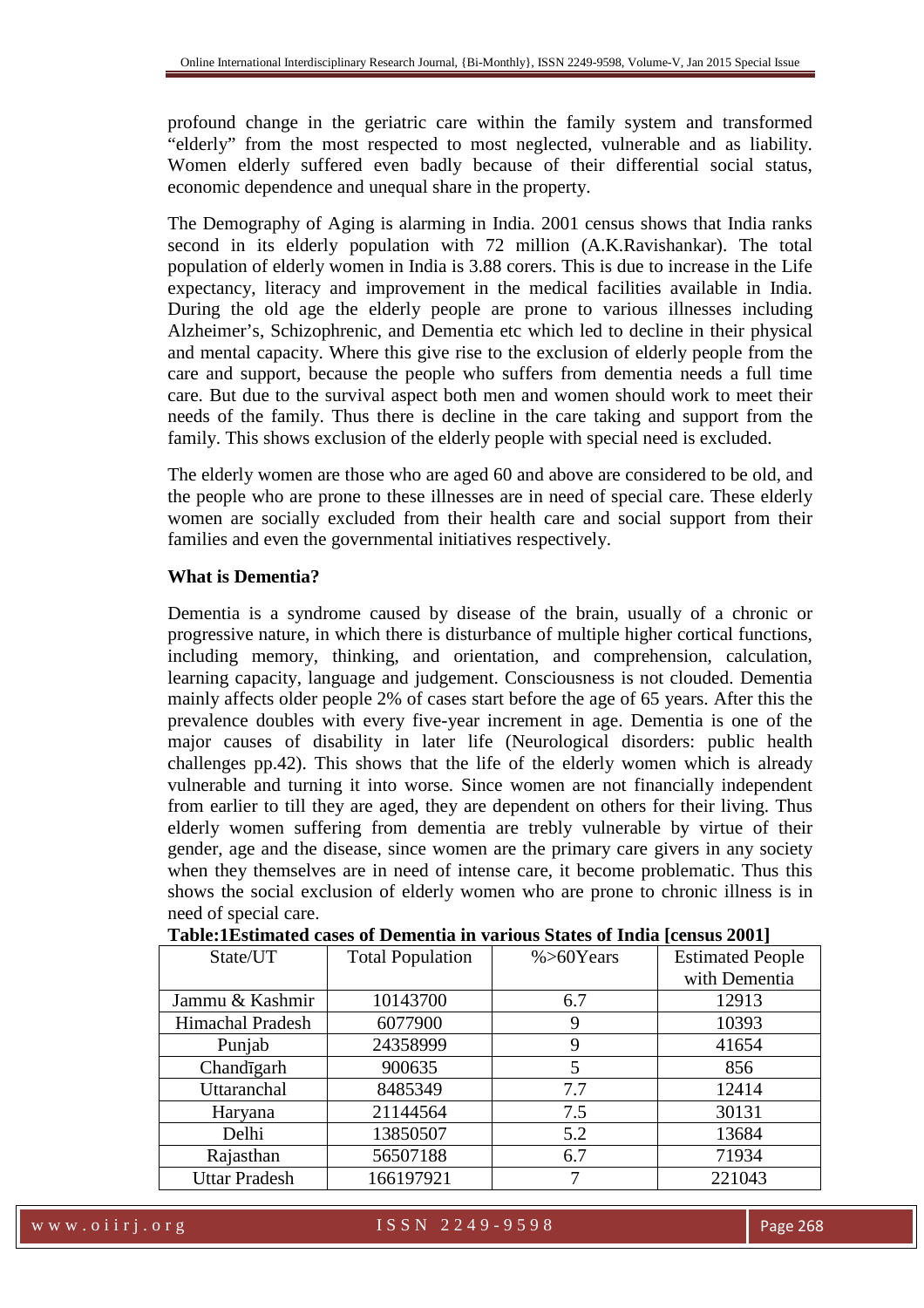| <b>Bihar</b>             | 82998509 | 6.6            | 104080 |
|--------------------------|----------|----------------|--------|
| Sikkim                   | 540851   | 5.4            | 555    |
| <b>Arunachal Pradesh</b> | 10979668 | 4.5            | 939    |
| Nagaland                 | 1990036  | 4.5            | 1701   |
| Manipur                  | 2166788  | 6.7            | 2758   |
| Mizoram                  | 888573   | 5.5            | 929    |
| Tripura                  | 3199203  | 7.3            | 4437   |
| Meghalaya                | 2318822  | 4.6            | 2027   |
| Assam                    | 26655528 | 5.9            | 29881  |
| West Bengal              | 80176197 | 7.1            | 108158 |
| Jharkhand                | 26945829 | 5.9            | 30206  |
| Orissa                   | 36804660 | 8.3            | 58041  |
| Chhattisgarh             | 20833803 | 7.2            | 28501  |
| Madhya Pradesh           | 60348023 | 7.1            | 81409  |
| Gujarat                  | 50671017 | 6.9            | 66430  |
| Daman & Diu              | 158204   | 5.1            | 153    |
| Dadra Nagar Haveli       | 22490    | $\overline{4}$ | 17     |
| Maharashtra              | 96878627 | 8.7            | 160140 |
| Andhra Pradesh           | 76210007 | 7.6            | 110047 |
| Karnataka                | 52850562 | 7.7            | 77320  |
| Goa                      | 1347668  | 8.3            | 2125   |
| Lakshadweep              | 60650    | 6.1            | 70     |
| Kerala                   | 31841374 | 10.5           | 63523  |
| Tamil Nadu               | 62405679 | 8.8            | 104342 |
| Pondicherry              | 974345   | 8.3            | 1536   |
| Andaman &                | 356152   | 4.9            | 332    |
| Nicobar Island           |          |                |        |
| Total                    | 1454679  |                |        |

The above table shows the estimated cases of Dementia in various States of India according to the 2001 census (Amit Dias, Vikram Patilpp 94).

In 2012 worldwide there was 35.6 million people had prone to dementia and this will increase every year for about 7.7 million cases (Fact sheet N°362 April 2012)and one new case for every 4 seconds. It is estimated that 3.7 million Indian people aged over 60 are suffering from dementia. In that 2.1 million are women and 1.5 is men (Public Health Foundation of India pp.8). This shows that dementia is higher among older women than men and it is expected to be doubled by 2030. The people with this illness are facing exclusion with respect to caring and economical aspect.

### **Financial Impact of Dementia**

The World Alzheimer Report (2010) focused on the economic impact of Dementia. A dementia is already significantly affecting every health system in the world, and large amount of money are being spent in caring people with dementia. Alzheimer's and other dementias are imposing huge societal and economic burdens, both through direct (medical and social care) and indirect (unpaid care giving by families and friends) costs. Evidence is just beginning to emerge of the extent of the economic burden in middle income countries (Anders Wimo, 2010)

It is estimated that the cost of taking care of a person with dementia is about 43,000 annually; much of which is met by the families as the state is virtually non-existent. The financial burden will only increase in the coming years making it impossible for

w w w . o i i r j . o r g second to second the SSN 2249-9598 Page 269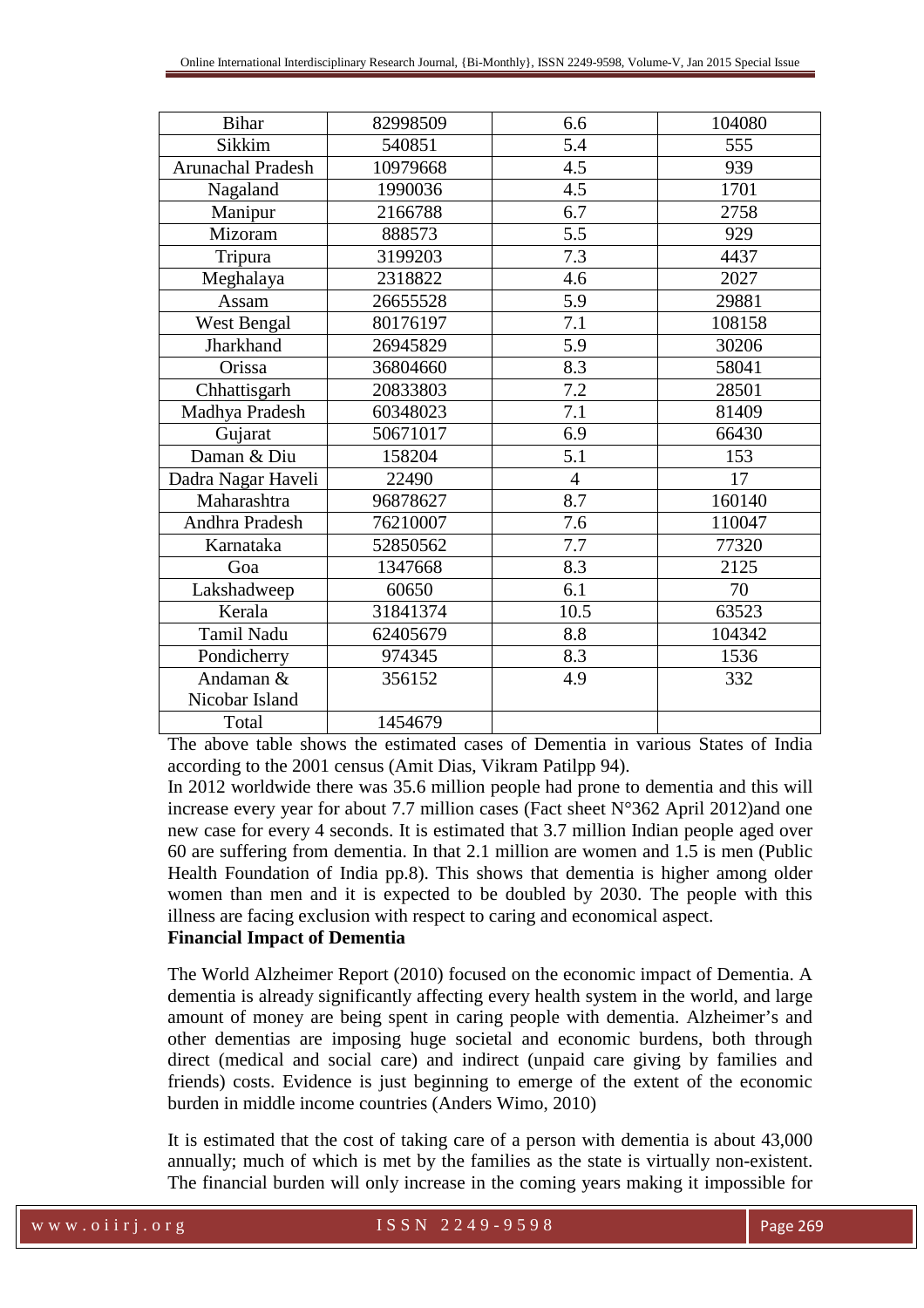the poor. In the present modern days, family support is shrinking and very few institutions has come forward to fill this wide. Such as Alzheimer's and Related Disorders Society of India (ARDSI) and the national voluntary organization dedicated to the care, support and research of dementia has been in the forefront to improve the situation since 1992 (The dementia India report, 2010).

In India during early days there was an existence of joint family system elderly people was given more prominence and well taken care by the family members especially women who were staying back at home taking care their do's and don'ts but in the present day context the structure of the family has now changed to nuclear family system, where the younger ones are migrating to cities for various reasons due to the effect of globalization, the cost of living and survival has become difficult this consequence has led both the couples to work outside the home to meets their needs so due to lack of enough time, patience the younger people are not able to spend time and look after them as earlier. (Older Persons Maintenance, Care and Protection Bill 2005).

This affects elderly people and led to join old age homes either it is due to forcefully, family disturbances at home, sometimes it's willingly people join themselves to old age homes. There are number of old age homes to take care or to look after elderly people, who are normal in their behaviour and who can do their work themselves. So, when the people are not looking after the elderly people who can perform their work without depending on others, the elderly people who needs special care is vulnerable, and especially women who are often financially dependent on others for their living. Thus elderly women suffering from Dementia are trebly vulnerable by virtue of their gender, age and the disease, since women are the primary care givers in any society when they themselves are in need of intense care, it become problematic. In developed countries, in the field of geriatric care the vacuum created by the absence of family is duly filled in by the social security measures provided by the state. In India a clear absence of required social security measures for the elderly turns the field of geriatric care extremely challenging.

#### **Existing Governmental Policies to tackle Dementia:**

In India Dementia remains a largely hidden problem and it is not considered as a health care priority, especially in those disadvantaged parts of India where poverty and illiteracy levels are high. In most parts of India institutionalised care for dementia patients is not available. Even if relevant services are available, their affordability would become a burden for many families, resulting in the majority of older people with dementia being cared at home by their families. Although dementia has been reported as a well-established cause of dependency among older people, no clear system has been developed for ensuring the social protection of older people with dementia

According to the National Dementia initiatives, Alzheimer's and Related Disorders Society of India (ARDSI) with the support from The Ministries of Social Justice & Empowerment and Health & Family welfare have recently undertaken consultative meetings across India with the aim to identify the gaps in diagnosis, treatment, care, support, and research for people affected by dementia in India.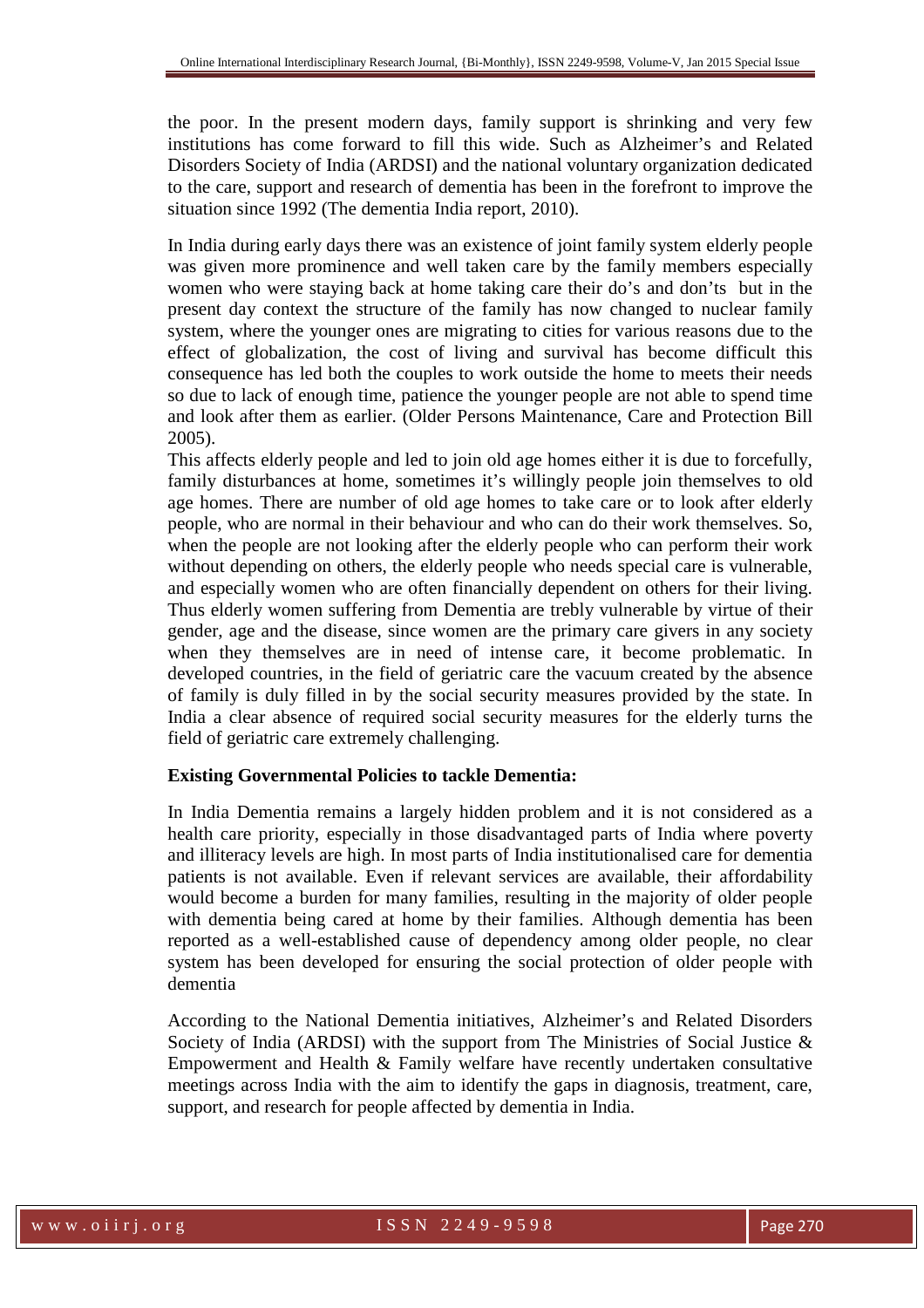While there is currently no direct policy for the care of people with dementia, there are a number of government and voluntary initiatives that support the health and social care needs of the elderly in India. They include:

**The National Policy for Older Persons (1999)** aims to promote the health and welfare of senior citizens in India and encourages individuals to make provision for their own as well as their spouse's old age. This policy enables and supports voluntary and non-governmental organizations to supplement the care provided by the family and provide care and protection to vulnerable elderly people. Health care, research, creation of awareness and training facilities to geriatric caregivers have also been enumerated under this policy. The main objective of this policy is to make older people fully independent citizens. (http://www.archive.india.gov.in)

This policy has resulted in the launch of new schemes such as-

- 1. Strengthening of primary health care system to enable it to meet the health care needs of older persons
- 2. Training and orientation to medical and paramedical personnel in health care of the elderly.
- 3. Promotion of the concept of healthy ageing.
- 4. Assistance to societies for production and distribution of material on geriatric care.
- 5. Provision of separate queues and reservation of beds for elderly patients in hospitals.
- 6. Extended coverage under the Antyodaya Scheme with emphasis on provision of food at subsidized rates for the benefit of older persons especially the destitute and marginalized sections.

**The Integrated Programme for Older Persons (2007)** is a scheme that provides financial assistance to non-governmental organizations to establish and maintain old age homes, day care centres, mobile Medicare units and that provides noninstitutional services to older persons.

**The National Mental Health Programme (1982)** focuses on prevention and treatment of mental and neurological disorders and their associated disabilities and use of mental health technology to improve general health services. Despite there being a focus on the needs of senior citizens who are affected with Dementia, it failed to make adequate provision for specific dementia treatments and services.

When we look at the services for People with Dementia in India the Alzheimer's and Related Disorders Society of India (ARDSI), established in 1992, is a Non-Government Organisation which has spearheaded the dementia movement in India. It is the first Afro-Asian organization to get officially affiliated with Alzheimer's disease International, UK which is the umbrella organization for all organizations working for the welfare of people with Alzheimer's and related diseases around the globe. In addition a few other organizations like Help age India, Dignity Foundation, Nightingales Medical Trust, the Dementia Society of Goa, Sangath, Voluntary Health Services and Silver Innings Foundation are also providing such care services either in association with ARDSI or by themselves. A majority of them are in the South Indian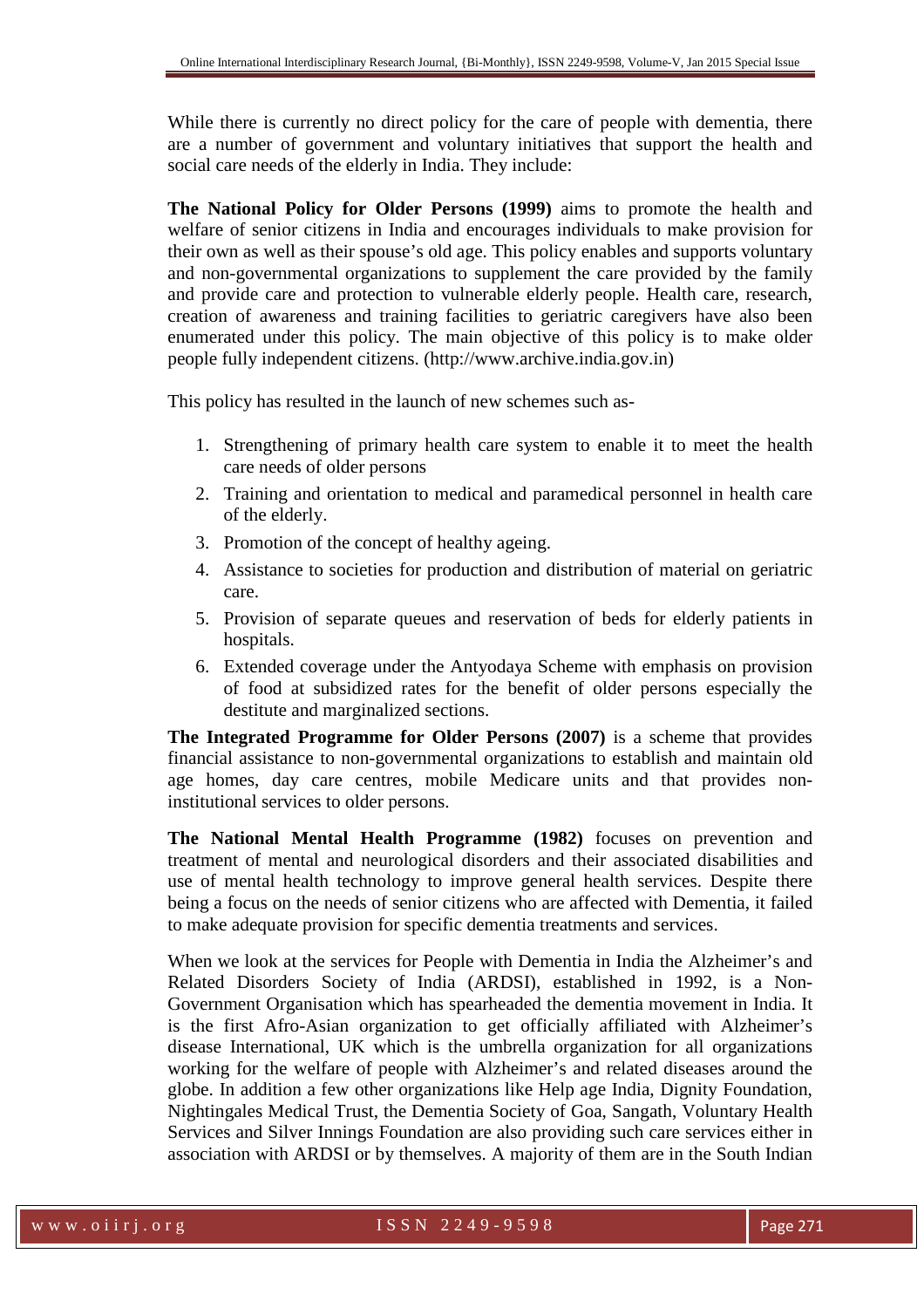States (The Dementia India Report 2010).The numbers of services available in India that cater exclusively to people with dementia are as follows:

| <b>Type of Services</b>                                                                                                                                                                                                                       | <b>Approximate</b><br>no of facilities<br>in India |
|-----------------------------------------------------------------------------------------------------------------------------------------------------------------------------------------------------------------------------------------------|----------------------------------------------------|
| Day Care centres - Dementia Day Care facilities are designed for Person<br>with Dementia who have a need for medical attention or supervised<br>daytime care, but who do not require institutionalization in a nursing<br>home.               | 10                                                 |
| <b>Residential care facilities - This facility is to manage the basic day-today</b><br>activities of the Person with Dementia. This may be long term care in a<br>nursing home or short respite care.                                         | 6                                                  |
| <b>Domiciliary care services - Provided to the Person with Dementia at the</b><br>residence. Services could range from caregiver training to formal nursing<br>care. Could be provided by geriatric home nurses or other trained<br>personnel | 6                                                  |
| <b>Support groups -</b> Support groups for caregivers of Person with<br>Dementia. Members share experiences and get support and coping<br>strategies.                                                                                         | Exact data not<br>available                        |
| <b>Memory clinics -</b> Specialized clinics that offer clinical assessment,<br>support, information and advice to persons with memory problems                                                                                                | 100                                                |
| Dementia Help Lines - Dedicated phone lines to address queries on<br>dementia 24/7. Handled by trained personnel.<br>$\mathbf{r}$ is a $\mathbf{r}$ and $\mathbf{r}$ and $\mathbf{r}$                                                         | 10                                                 |

**Sources:** (Dementia India 2010pp 56, 57).

### **Policies for Dementia patients United Kingdom**

When we look at the care and policies for Dementia people in developed countries like UK, it provides a special care and services for dementia patients, It specifies the need for comprehensive specialist Older People's Mental Health [OPMH] services and is explicit about the need to identify and treat people with dementia early in their illness as well as providing high quality health and social care across dementia severity. However, as we have seen, evidence has been accumulating that suggests a failure of services for older people with mental disorders. The Audit Commission's (AC) Forget Me Not (2000) and Forget Me Not 2002 (2002) reports identified multiple areas for service improvement. In 2003 the national inspection reports by the Social Services Inspectorate(SSI) Improving Older People's Services: an overview of performance and the Commission for Health Improvement This service development guide for integrated mental health services for older adults was published by the Care Services Improvement Partnership (CSIP) in 2005 with a particular emphasis on informing the commissioning of [OPMH] services. The fundamental challenge is that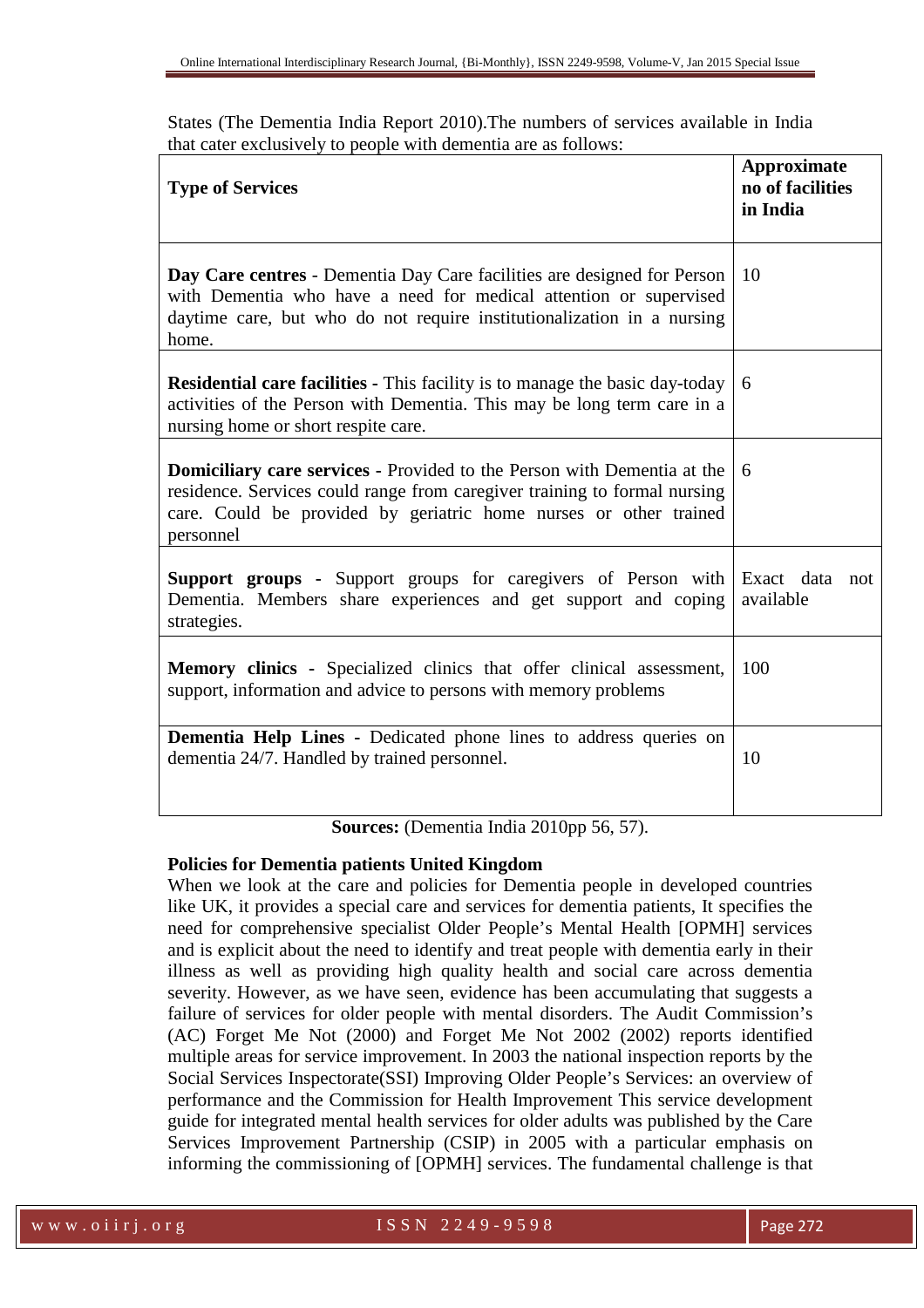at present it may be the case that less than a quarter of people with dementia come into contact with old age psychiatry services at any time in their illness (Holmes et .al 1997). Services are not available for a large majority of the population to deliver the memory assessment and care services. Currently demand has been managed by health purchasers not providing funding for service development and services continuing to act reactively. With the publication of definitive statements on the content and value of good quality care, such as the NICE Clinical Guideline, and positive changes in public attitudes and understanding of dementia, demand can be predicted to grow. This is a profound challenge for both service providers and commissioners (Dementia UK).

#### **Conclusions:**

In developing country like India there are policies for elderly people but the government fails to form policies especially for the Dementia patients. At present only day care service is provided for the dementia patients only at the selective institutions and hospitals. Hence the Nation needs a special policy towards the special need care patients such as dementia, because in future days it will be in demand and the patients are going to be doubled. Thus this shows that the social exclusion of elderly people especially elderly women suffering from dementia is excluded with respect to caring and policies initiatives by the state. So this has to be included in the paradigm shift to institutional care.

### **The Dementia UK report identifies:**

1 People with dementia are substantial users of health and social care services.

2 The number of people with dementia and families affected by dementia is set to increase rapidly and we will therefore see increasing demand for support services.

3 Increased demands for support services will be driven both by the increases in the numbers affected and the shift in the age distribution towards a preponderance of the oldest people, who tend to be frailer and to have more limited informal support networks (Dementia UK, pp81).

#### **The Dementia India report 2010 identifies:**

1. The number of Persons with dementia and families affected by dementia is set to increase rapidly.

2. The impact of dementia on the individual, the family and society will increase exponentially in terms of the burden, disablement, and costs of care.

3. Persons with dementia do not access and use health and social care services.

4. Dementia care is characterised by a significant lack of service delivery and evidence on outcomes with interventions.

5. A small portion of persons with dementia and families access private health services due to absence of or unsatisfactory public services.

6. There will be an increase in demand for support services.

7. Increased demand for support services will be driven both by the increases in the numbers affected and the shift in the age distribution towards a preponderance of the oldest people, who tend to be frailer and to have more limited informal support networks.

8. Lack of awareness among professionals, the family and community, policy makers and agencies to the needs of Persons with dementia has led to dementia care being absent or delivered piecemeal and in an inefficient fashion in India.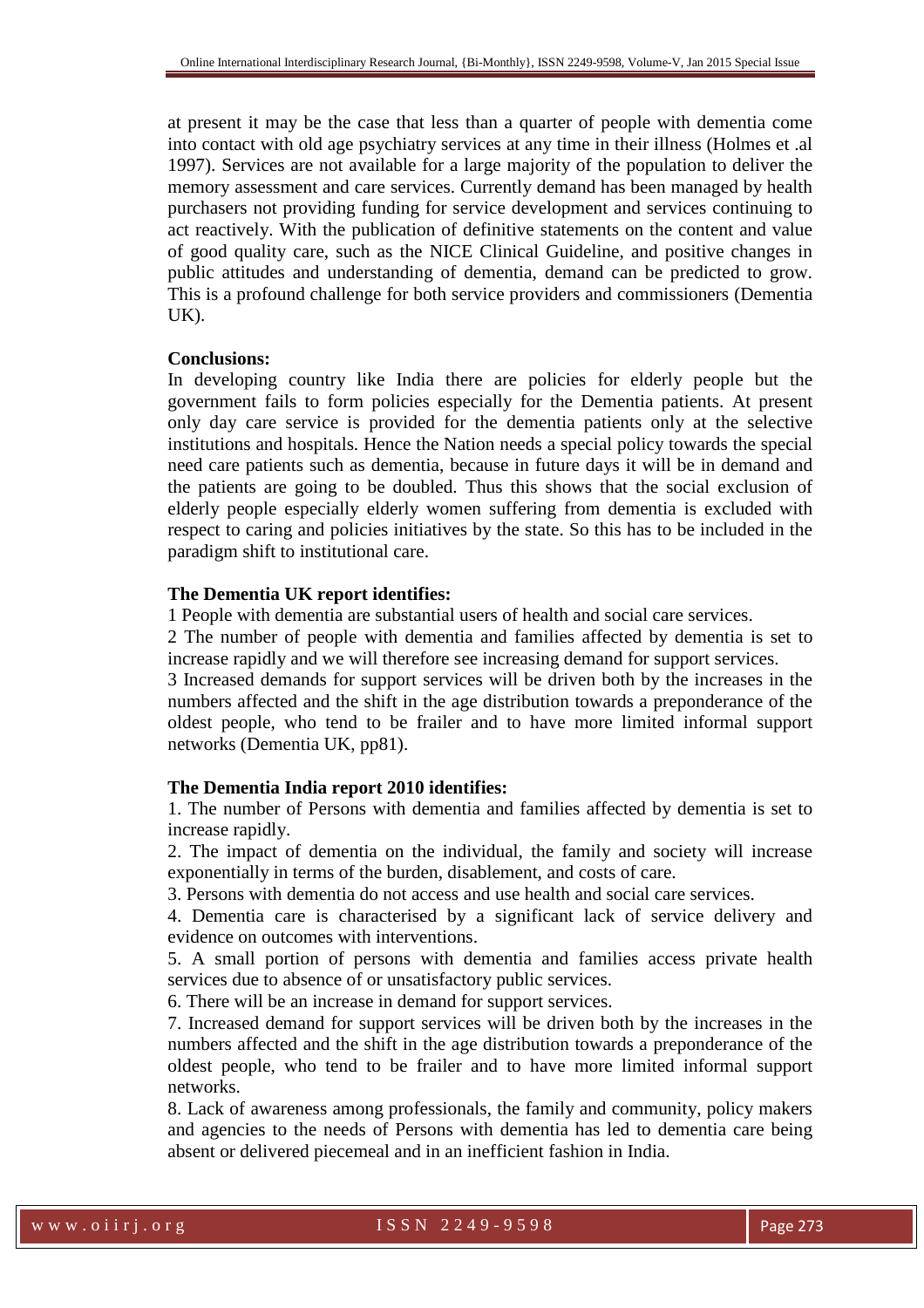9. More investment and careful planning will be needed to maximise the quality of life of

Persons with dementia and their families, and to accomplish that in an efficient manner with the available resources.

10. There are hardly any standard practice guidelines and treatment centres in India and the current health and social care system is characterized by a widespread failure to support Persons with dementia and their families (Dementia India Report 2010, pp71).

### **Recommendations:**

- 1. Make dementia a national priority
- 2. Increase funding for dementia research
- 3. Increase awareness about dementia
- 4. Improve dementia identification and care skills
- 5. Develop community support
- 6. Guarantee carer support packages
- 7. Develop comprehensive dementia care models
- 8. Develop new health Policies towards dementia patients
- 9. Early Identification, Assessment tool should be made available in all the health clinics

### **References:**

- 1. 2001 census
- 2. A. K. Ravishankar. (2009). Aging and Society, The Indian Journal of gerontology. 19: 1-27, Vol. XIX No. III & IV,ISSN - 0971-8060, Calcutta, http://www.cmig.in/Journal\_Sep10.pdf
- 3. Dementia Fact Sheet N 362, April 2012. http://www.who.int/mediacentre/factsheets/fs362/en/
- 4. Dementia UK (2007). Alzheimer's Society: Dementia care and research, Kings College London, A company limited by guarantee and registered in England no. 2115499
- 5. Dementia. Jotheeswaran. at, Public Health Foundation of India, IIPH Hyderabad, India. http://sancd.org/uploads/pdf/demetia.pdf
- 6. Dias A, Patel V. (2009). Closing the treatment gap for dementia in India. Indian Journal of Psychiatry; 51(5):93-7.
- 7. http://www.archive.india.gov.in/citizen/senior\_citizen/senior\_citizen.php?id=1 2
- 8. Neurological disorders: Public Health Challengeshttp://www.who.int/mental\_health/neurology/chapter\_3\_a\_neuro\_d isorders\_public\_h\_challenges.pdf
- 9. Older Persons Maintance Care and Protection Bill 2005
- 10. Prince MJ, Acosta D, Castro-Costa E, Jackson J, Shaji KS. (2009). Packages of care for dementia in low- and middle-income countries. PLoSMed November; 6(11):e1000176.
- 11. Rafii MS, Aisen PS. (2009). Recent developments in Alzheimer's disease therapeutics. BMC Med; 7:7.
- 12. Shaji KS et al. (2010). The Dementia India Report: prevalence, impact, costs and services for Dementia. Alzheimer's & Related Disorders Society of India, **Thrissur**